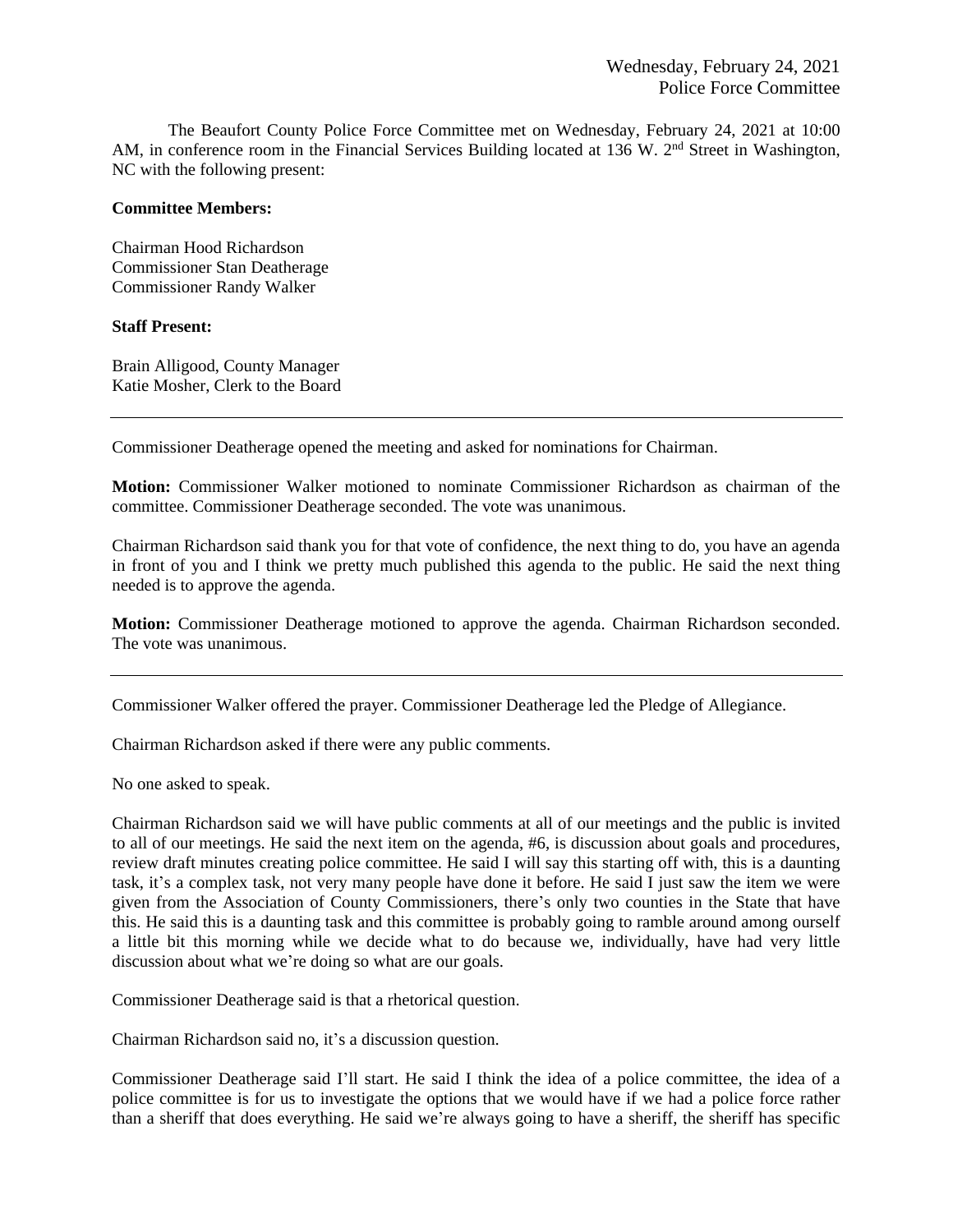duties, per general statute, that he has to do and every county needs a sheriff but we can, and should, at least investigate what would be the feasibility of having a police department working directly under maybe a police commission that we would set up and then the County Commissioners would be above the police commission. He said juts a thought. He said there would be a lot of calls at night for us, but we get some of that now, already.

Commissioner Walker said I think we start by looking at these two counties that have it and see what mistakes they've made and see what positives they are enjoying, that's important to.

Chairman Richardson said I think as both of you say, at this point we're a fact-finding committee. He said we're not ready to recommend anything to anybody and the only place we can go for facts at this point are the people that have the experience and that's Gaston and Mecklenburg County, here in North Carolina so one of the things that we'll do later on is talk about when we might be able to set up some visits to visit face-to-face with those officials because so many things can be covered better face-to-face than they can by zoom or any other way, for that matter. He said there are a lot of questions to be answered. He said just about anything you can think of that has to do with law enforcement in Beaufort County we have to, at least, we don't have to solve the problem but we have to be aware of how it was solved somewhere else so that answers can be presented to the full Board of Commissioners. He said I want to make one thing really clear, I've had some people come to me and say well you're taking over law enforcement for the whole county so the cities won't have any law enforcement, it will all be the county, no, we're not doing that. He said we don't even plan to do that. He said we do not plan to bother or interfere with in any way what the municipalities are doing now. He said we want to cooperate with the municipalities. He said obviously a part of the solution to having a county police force is how does the County work with the municipalities, how do we interface with the municipalities. He said that's another question that has to be answered down the road but we're only looking at law enforcement within what the County now provides for law enforcement. He said we do not intend to override, take over or in any way interfere with, I think there's what, three municipalities here in Beaufort County. He said we want to cooperate with them. He said does anybody have anything to add about what we are supposed to be doing.

Commissioner Deatherage said no, I think you've got a real good vision as to which way we should head.

Commissioner Walker said this book has a lot of information in it and I appreciate those that put it together. He said I'm going to be much better at this after I look through this.

Chairman Richardson said yeah, this is probably the first time you guys have seen this. He said you may have gotten it by email but it's the first time you've gotten a hard copy to look at and I think that's our homework before our next meeting, is to read this stuff, look over it and make a list of questions that need to be answered, that we need to present to Gaston County and Mecklenburg County and see where their pitfalls have been and how we can avoid them. He said this information came from Gaston County, it's on the Gaston County website. He said I don't know what's on the Mecklenburg County website but the interesting thing here is whereas we have had problems getting information in the past from the Sheriff's Department about anything, these guys produce an annual report that is, if I remember right, is quite lengthy and then they produce a monthly report and they give you a lot of information about what's going on in law enforcement so the public can have their finger on this every minute. He said also in here is the County police force, the last legislation that was done. He said apparently Gaston County tried two or three times with the legislature in getting local bills that would work. He said their last local bill addition looks like it was in March 2001, we need to read that, we need to study that because it's a more comprehensive bill, in HB 626, Chapter 904 from the General Assembly. He said we need to study that, read that for the next meeting because it's going to let us have a much more intelligent conversation than we're having today because HB 626, chapter 904 goes into detail in exactly how the county police works in that county. He said there's a lot of stuff for anybody that wants to do a little bit of their own research on the Gaston County site. He said if you get on there you can find your way, I had a little bit of trouble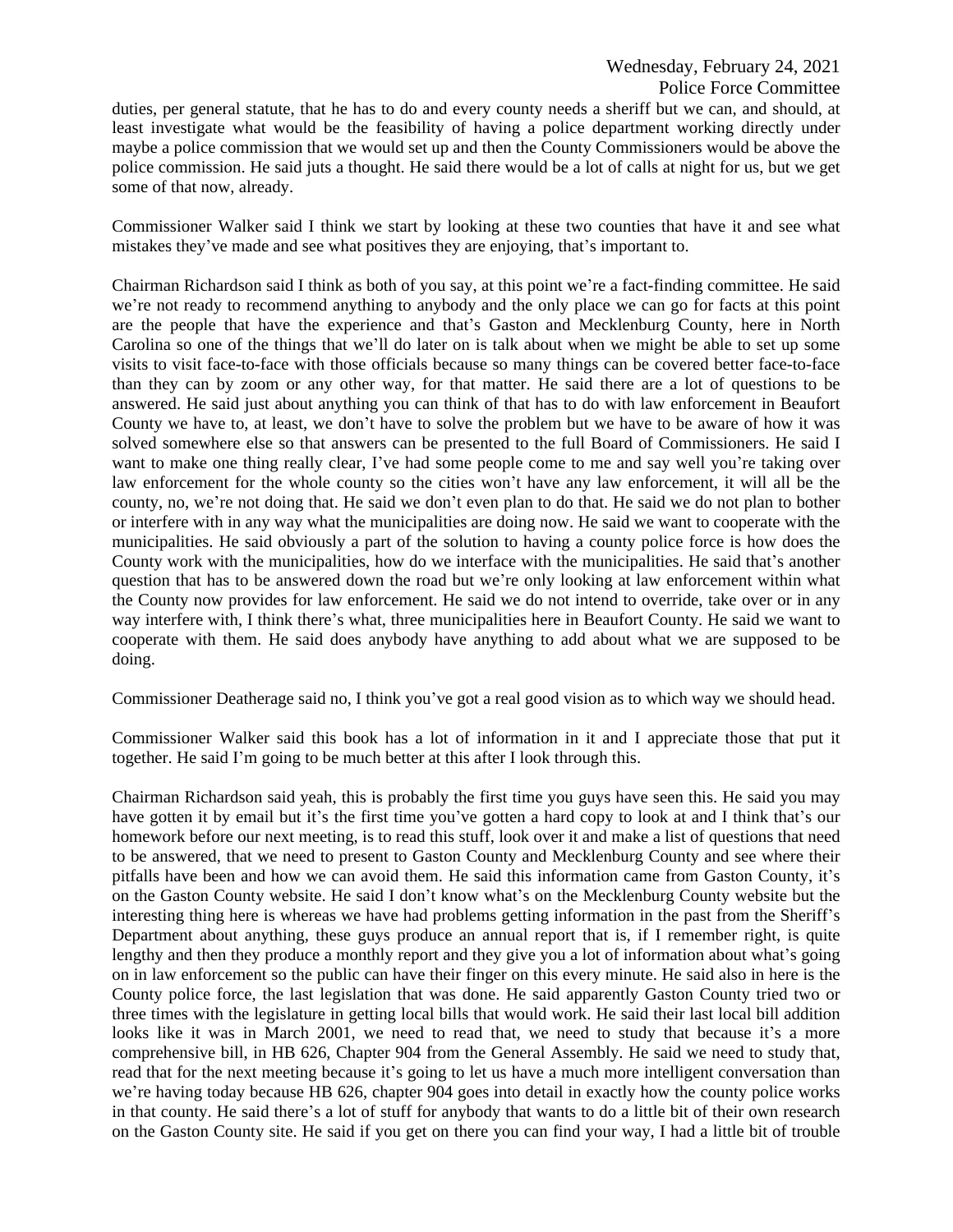finding the police part of it but once you get in the police part of it there's a lot of information there and it lets the citizenry know what the sheriff is doing insofar as domestic situations, what he's doing, or the police chief in that county, what he's doing in domestic situations and what he's doing about drugs and all this. He said the public can definitely be heavily involved in that. He said does anybody else have anything they want to say about this.

Chairman Richardson said #8 on our agenda list is questions and issues to be addressed, benefits to the public. He said what do you think we need to start off talking about or trying to address first.

Commissioner Walker said I think we need to ask ourselves can this be done. He said I know it has been done in two instances but I know there's, I think a house bill where they're discussing not allowing entities to defund the police, so to speak, and could this be misconstrued as a defunding tool and if so, if that bill were to pass, I think the end result is they take away how ever much money you defunded is how much the State takes away coming in so we don't want to cross that line.

Chairman Richardson said no, we definitely don't want to cross that line. He said I have no intentions of defunding law enforcement whatsoever.

Commissioner Walker said I think we're actually funding, just in a different fashion.

Commissioner Deatherage said yeah, it would be in a different fashion. He said I'm sure whatever bill they have, since there's already two operating police commissions, I would suspect they have commissions don't they, they would be directly under the commissioners, do you know Chairman Richardson.

Chairman Richardson said how do you mean.

Commissioner Deatherage said you have the commissioners right, then you have a police commission under the commissioners and the police commission manages the police department or the commissioners do.

Chairman Richardson said well, not so much, really. He said I think the homework is going to clear that up when you read the bill for Gaston County. He said if I understand it correctly, and I've scanned it because I spent some time looking for this stuff, basically you have a three person police commission and that police commission is charged with reviewing all persons who are hired as employees of the police department. He said they're charged with handling complaints from the public, they're charged with getting the first shot at, shall we say, disciplinary problems. He said if somebody has done something wrong, they get it and then under certain conditions it goes to the manager and from the manager, it's structured, to the commissioners. He said and by the way, one of the features that I saw about that particular committee they have is you serve for three years and you cannot succeed yourself, which I think is a good thing.

Commissioner Deatherage said this could, you said it's a committee or is it a commission.

Chairman Richardson said I think it's a commission.

Commissioner Deatherage said is it commissioners serving on the commission or is it outsiders.

Chairman Richardson said no. He said we appoint, the commissioners would appoint.

Commissioner Deatherage said it would be a paid job, wouldn't it.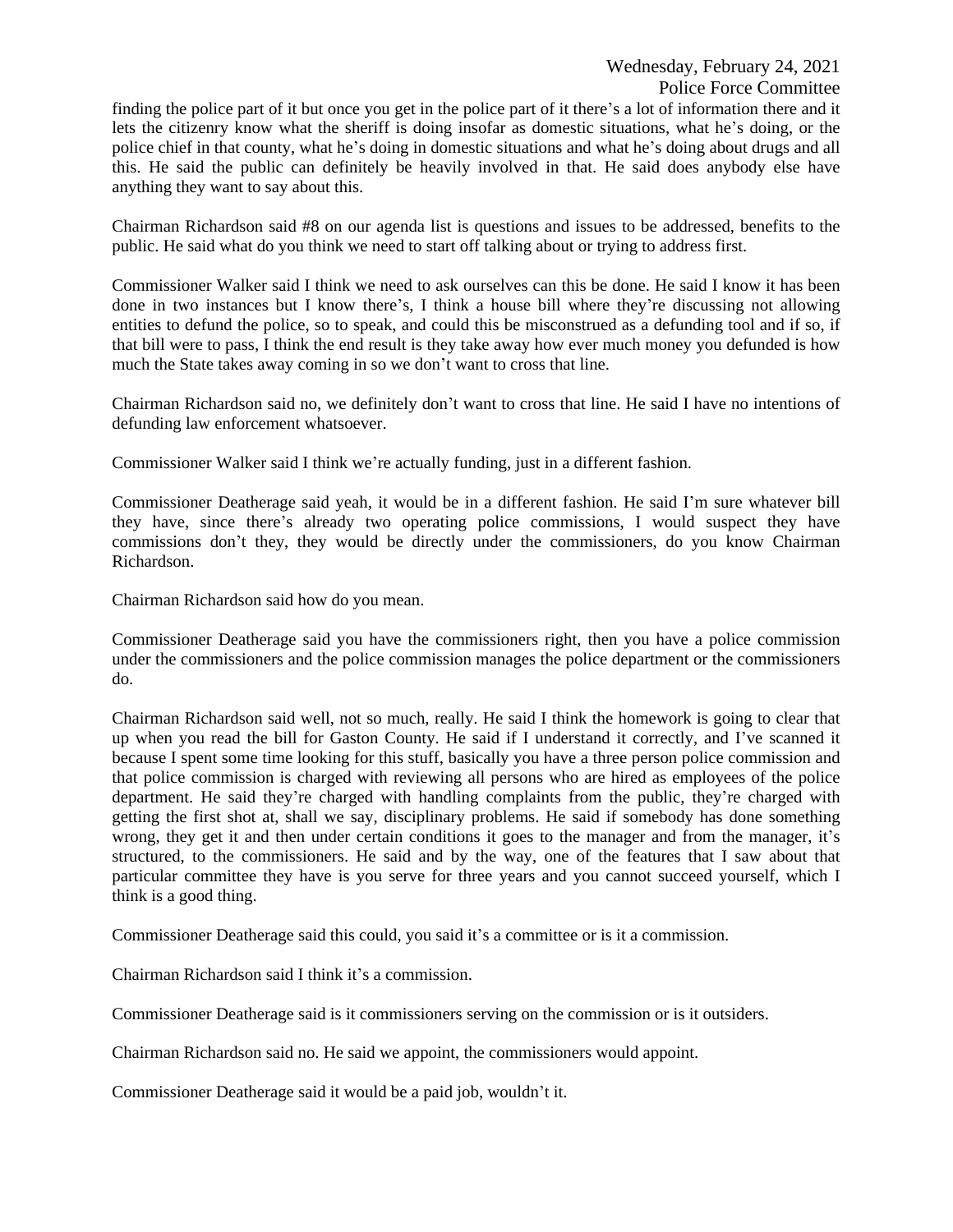Chairman Richardson said I don't know if it's a full-time job. He said we could give them a stipend if we wanted to.

Commissioner Deatherage said we need to have serious people so we should pay them something and they should be pillars of the community, so to speak.

Commissioner Walker said you could get a good cross reference of the community.

Chairman Richardson said that's one of the things we need to find out, if when we chose these people, how do you go about selecting the committee. He said how do you pick these people and what kind of pitfalls and problems did you have. He said I think the big advantage of this is, from my reading of this is everything is an open door. He said the public knows what's going on, the Commissioners know what's going on, the police know what's going on and one of the advantages that I see coming out of this is when you change sheriff's administrations a lot of stuff gets lost. He said investigations can get stopped that are not started again because everything depends on what the new sheriff thinks. He said if you have a county police department those investigations are not necessarily going to be dropped, except for good cause. He said you've got a lot of continuity; you've got permanent files that just keep running and are there so there can be some advantages to the County. He said I know right now, the last two sheriffs', it has been like pulling teeth to call them and get definitive information on some really mundane things. He said if they don't want to give it to you, they don't give it to you. He said if you had a police commission and someone was asking for information you could at least get a ruling from the manager or the commission as to whether they had a legitimate request or not because some of that stuff you don't want to put out to the public.

Mr. Alligood said you had a question about members. He said according to the bill the three members of the civil service board are appointed by the senior resident judge of the superior court of the district that the county is located so you could certainly ask that be changed and the authority be given to the Board of Commissioners but as it is, it's the chief resident judge.

Chairman Richardson said thank you for that. He said this is why we need to be doing our homework and reading this stuff. He said I've only read it once so it's sort of a blur.

Commissioner Deatherage said one of the things I would want if we had a police commission is that commission meet in public and make decisions in public except when you talk about personnel and individual cases. He said that's got to be closed but they need to at least show they're meeting in public and then you can know how the sunshine law works. He said then they can go into closed session when they need to. He said I think that would be important.

Commissioner Walker said I'm just reading ahead on this email, Gaston County actually wanted to abolish the police department but they're being disallowed here in the last paragraph. He said we're not trying to abolish anything. He said if anything I think it could be better to free the Sheriff up to do what he does and then have a good tribunal, if you will, to overlook what the County could do as far as police activity.

Chairman Richardson said I guess that's probably something we need to clear up too. He said the purpose, our purpose is not to abolish the sheriff. He said we're not trying to get rid of the sheriff. He said the state constitution provides that every county has a sheriff and if somebody wants to correct me when I finish that's fine, but it also provides that the sheriff has certain duties and they're basically three. He said he takes care of the courthouse proceedings for the courts with bailiff's and he serves papers. He said that's a whole myriad of papers that can be served. He said normally you think of warrants but there's a whole bunch of stuff the sheriff can serve and then he runs the jail and the state constitution says that he does that and we don't have any intention of changing that whatsoever. He said the sheriff, over the years, because he ran the jail and had the jail and kept the bad people locked, more or less, law enforcement has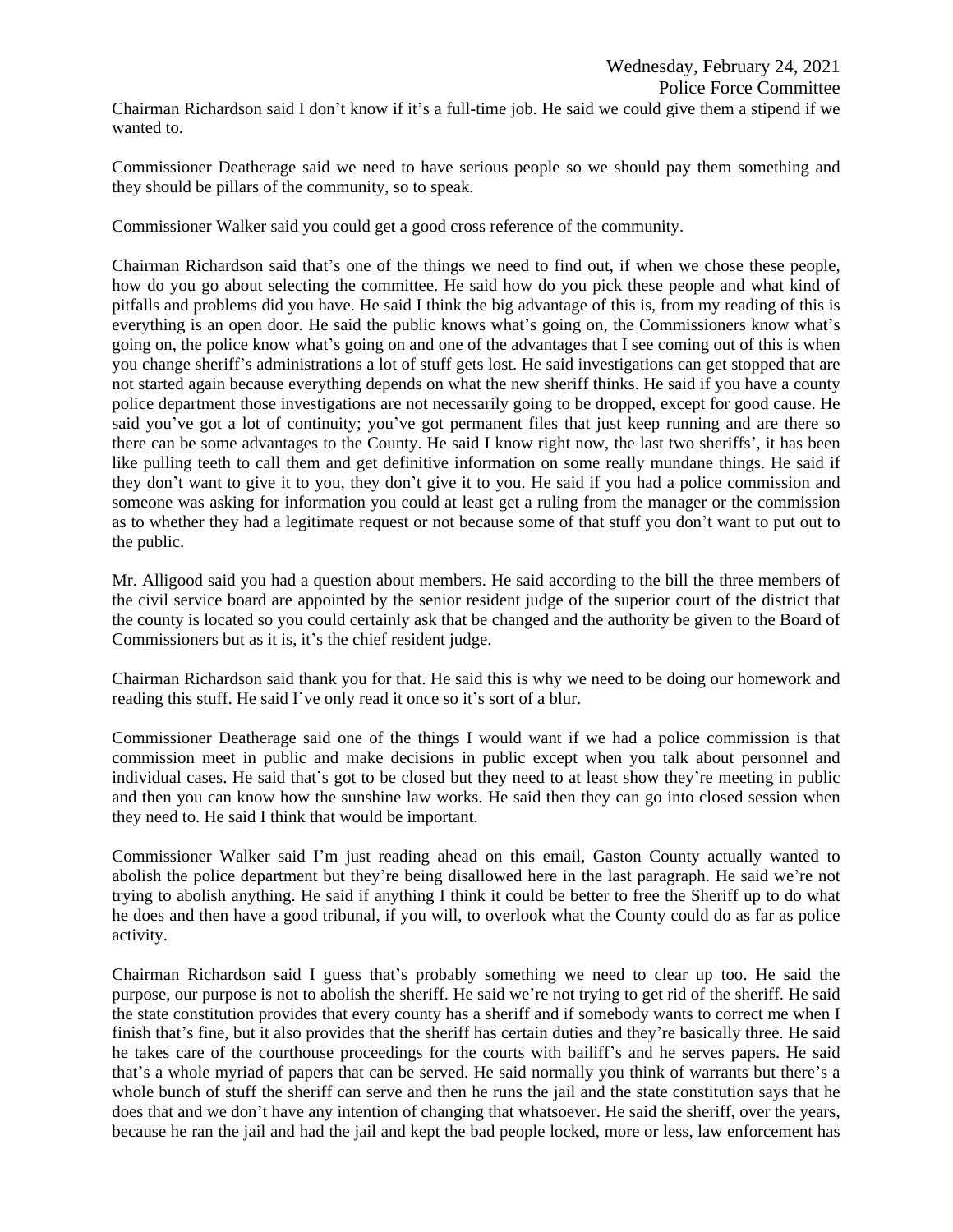been pawned off on sheriffs and then a body of law has grown to assist the sheriff's in doing their duties so there's nothing in the constitution of North Carolina that says the sheriff has to be the chief law enforcement officer of the county. He said but we have no desire to take his duties or interfere with his duties. He said we're trying t get the policing part of this, domestic policing, criminal policing, drugs. He said we're trying to get that part of law enforcement, we're not trying to do anything right now, we're trying to gather the information to see if we want to go to a countywide police department or not.

Commissioner Walker said it sounds like this GS 15-3a-76 won't allow it so we can't do it anyway, to abolish it.

Chairman Richardson said right. He said the state constitution, you would have to change the constitution to change his duties or abolish the sheriff. He said we have no intention of doing that.

Mr. Alligood said just real quick, the piece that came under city-county consolidations, in the email from the Association, Gaston County is a your single source for, if you see that there, two counties, Gaston and Mecklenburg, received legislative authority in the 1920's to establish county police departments, Mecklenburg's police department merged with Charlotte's in the 1990's so Gaston is currently the loan county with a county police department so there was a city/county consolidation at one time, Charlotte and Mecklenburg did have that but the county of Charlotte, or the City of Charlotte merged so that is no longer, it's a city/county merger essentially there so the lone county police force is Gaston County. He said they're the only ones left with a county police department.

Chairman Richardson said I'm actually glad you said that because I think there's a law that allows city/county to merge into a metropolitan district and that's what Mecklenburg did. He said I don't know if there are any other counties that have done that in North Carolina or not.

Mr. Alligood said there have been several efforts. He said as you look at the bottom under "A Single Law Enforcement Agency" it says a fifth effort, Durham, second and third efforts Wilmington-New Hanover, third effort, New Hanover so there's some other information related to city/county consolidation, not just a county police force. He said Gaston is your soul source on that.

Chairman Richardson said well, we're moving on the right track with that at least. He said some of the questions that I have in my head on this are the serving of papers. He said on reading the annual report from Gaston County it looks like the police still serve some warrants there and some papers there so how does the sheriff and the county police cooperate. He said I would think there would be occasions when the sheriff couldn't get it done it would be advantageous to have another peace officer who's in more of a hurry to serve documents. He said so how does that work.

Mr. Alligood said it's our understanding, and we would actually have to have someone who can speak to that directly but my understanding is if there are warrants in a specific district. That they would shuffle those warrants to that police department and let them serve them when they could and if not that cooperation goes back and forth. He said that's my understanding so I think that if the City of Washington has warrants for somebody they come to the sheriff and the sheriff would pass those warrants to the City of Washington and the City of Washington would serve those warrants when the sheriff's department can't serve them. He said that's the way that works between the two of them but there is a lot of cooperation between them.

Chairman Richardson said another thing is on transporting prisoners. He said the sheriff runs the jail and he has the jail, does he do all of the transports and if he gets in a bind can he call on the police department to assist him.

Mr. Alligood said he could ask but I don't think there are any municipalities who would agree to do that because once they become residents of the jail the county is responsible for moving them around and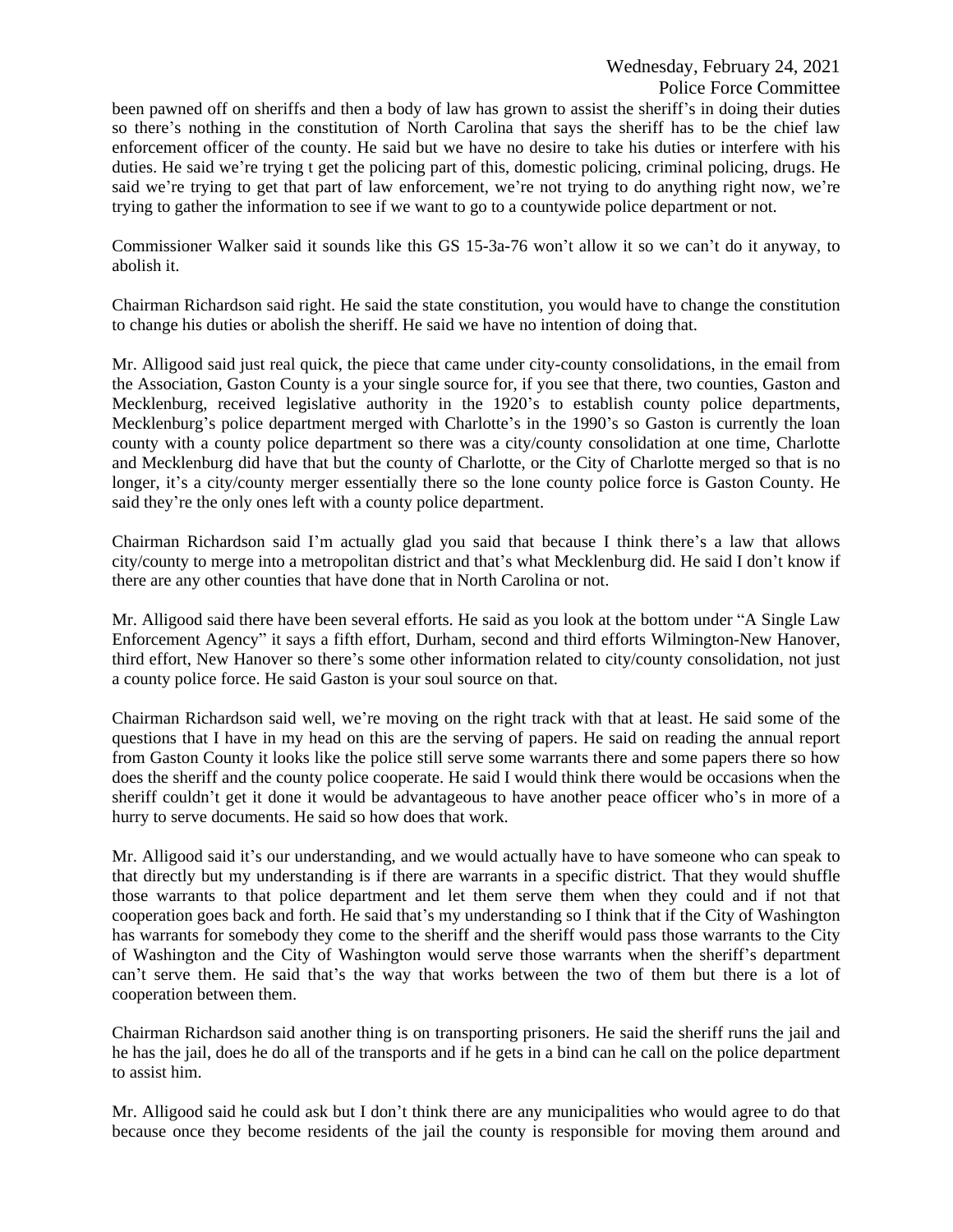doing all that they do. He said there's some work that occurs occasionally with other counties, they help move folks around if we need to and we help move folks around when they need to but I doubt you will see municipal police departments saying we'd be glad to do transports. He said it's just not their function. He said they don't want to leave their area.

Chairman Richardson said by the way, I believe that you have some experience when you were City Manager of Washington. He said the police chief reported to you.

Mr. Alligood said yes sir, in the municipal setting everybody works for the city manager so if, and it's funny that, you will here city managers say that's a good way for a city manager to get fired is to have issues with the police chief but everybody in the city function works for the city manager, the city manager, in turn, works for the city council so if the city council has an issue with something the police department is doing or the fire department is doing, the city manager either gets it straight or the city manager goes away. He said obviously it's different in the county in that the county manager works only for the county, looks after the county departments that the County Board of Commissioner has direct control over and you have a lot of other folks who have independent authority.

Chairman Richardson said we appreciate your comments and want you to keep commenting when we run into things because we're babes in the woods on this, at least at the moment. He said transports, we talked about, other interfaces with the police department that we need to talk about that anybody has any thoughts about. He said I would say this, we need to develop, each one of us needs to develop a list of questions that you want answered. He said all three of us may have the same question, that's not a problem, we just need to make sure that we get this stuff addressed.

Commissioner Deatherage said one thing you could probably find out if this thing did happen and it does move forward and does become a success you're going to probably see cities in Beaufort County want to become a part of this entire spectrum so that needs to be talked about because that's going to add cost.

Commissioner Walker said something else that's neat that's going to be happening is that the Board of Education is actually ahead of us in what we're doing here because they're going to be forced into the SRO business so they're going to be coming up with questions and answers that we probably could use so we probably need to mirror or shadow what they're doing and they're coming up very shortly. He said they're getting bids right now to handle this so it will be interesting to read and look at. He said we're supposed to be getting, well, we've already gotten the RFP but when the bids start coming in, I think it's at the end of this month that they start collecting them, we'll see what that looks like. He said that might bring a whole other sheet of questions.

Mr. Alligood said just to speak a little bit towards Commissioner Deatherage's comment, currently the Sheriff's Office does provide law enforcement services in our municipalities that do not have their own police departments. He said and as you mentioned earlier Washington, Chocowinity and Belhaven have their own. He said Aurora used to have theirs a few years ago, there's went away so the Sheriff's Office picked that up to try and help them out. He said I would not think, no matter how successful this is I would not think there would be any municipal police departments or city councils that would want to get rid of their police department and have the County do it. He said I just don't see them doing that. He said that's control that they have over their jurisdiction and I would not see a city council giving that away. He said boards are usually pretty tight on what their authorities are and what they want to keep. He said I don't necessarily seeing that to be the case.

Chairman Richardson said certainly anybody walking into that would have a whole lot less level of service from the County than they would have from their own local police because there's a lot of things the local police can do that we're going to say look, we're not going to go out there just because you're fighting with your neighbor over the dog and that's when the police department might show up.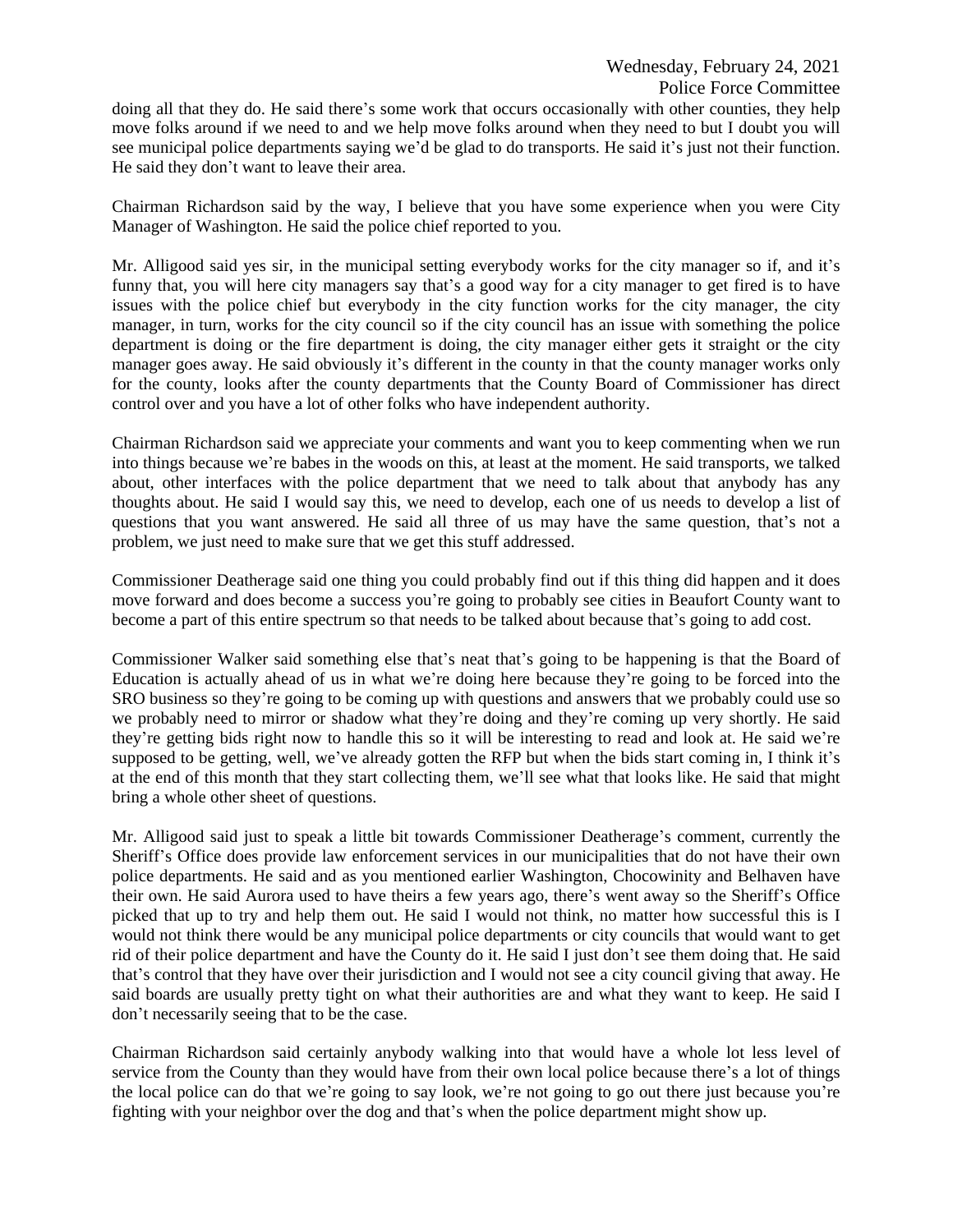## Wednesday, February 24, 2021 Police Force Committee

Mr. Alligood said and that's what we've always said to people when they talk to us about how come I don't get a certain level of service like in the city and what we've often said is when you live in the city you pay additional city taxes to get additional city services so yes, you do have the sheriff who can do things in municipalities they typically don't. He said there's a very limited response there. He said they will help out as they need to but you pay extra city taxes for extra city services that people in the county don't enjoy. He said if you want those you need to move into a city.

Chairman Richardson said there's a whole lot of questions and issues for us to talk about on whether it benefits the public or whether it doesn't if we went to a county police force and I'm sure we will be talking about those at every meeting we have. He said does anybody else have anything that they can think of that we need to get into the minutes. He said that's basically what we're doing is getting us a work list in the minutes. He said are we ready to move on to identity and notice of stakeholders.

Commissioner Deatherage said yes.

Chairman Richardson said you know one of the things that goes on here, from our discussions today, we've rambled all over the place with a lot of different things. He said there's a lot of different people that interface and come into contact with law enforcement and we need to identify those people early on so that we can invite them to this meeting so that we can ask for their comments or what they see as issues or problems. He said I'll just name some of them. He said there's traffic things that happen at accidents that sheriff's do where they interface with EMS and that sort of thing. He said they interface with the local police departments. He said who else can you think of that we ought to give some consideration to as a stakeholder.

Commissioner Deatherage said fire departments.

Chairman Richardson said who else is an important interface.

Commissioner Deatherage said EMS.

Chairman Richardson said yes, EMS, Fire Department, the highway patrol, they have to work with the highway patrol to work back and forth and exchange information.

Commissioner Deatherage said the schools. He said eventually it's going to be under us since we're paying for it. He said it comes from the state through us.

Chairman Richardson said as part of the process here you've got the state legislatures, you've got the representative and senator because we're going to need a local bill if the County decides to do this so what they're thoughts and concerns and considerations are, are an issue because if they won't introduce a local bill then you have to find somebody to introduce a local bill.

Commissioner Deatherage said it would be nice to have their interaction now so that they can be, like you said, a stakeholder and be part of all this, that they understand that we're serious enough that they need to go ahead and express how they feel.

Chairman Richardson said we could go ahead and invite them to a meeting.

Commissioner Deatherage said absolutely. He said the problem with is they're in session.

Commissioner Walker said we could start quizzing them on what if's.

Commissioner Deatherage said so we should probably go ahead, in public, and talk with our representative about it but he's in session right now.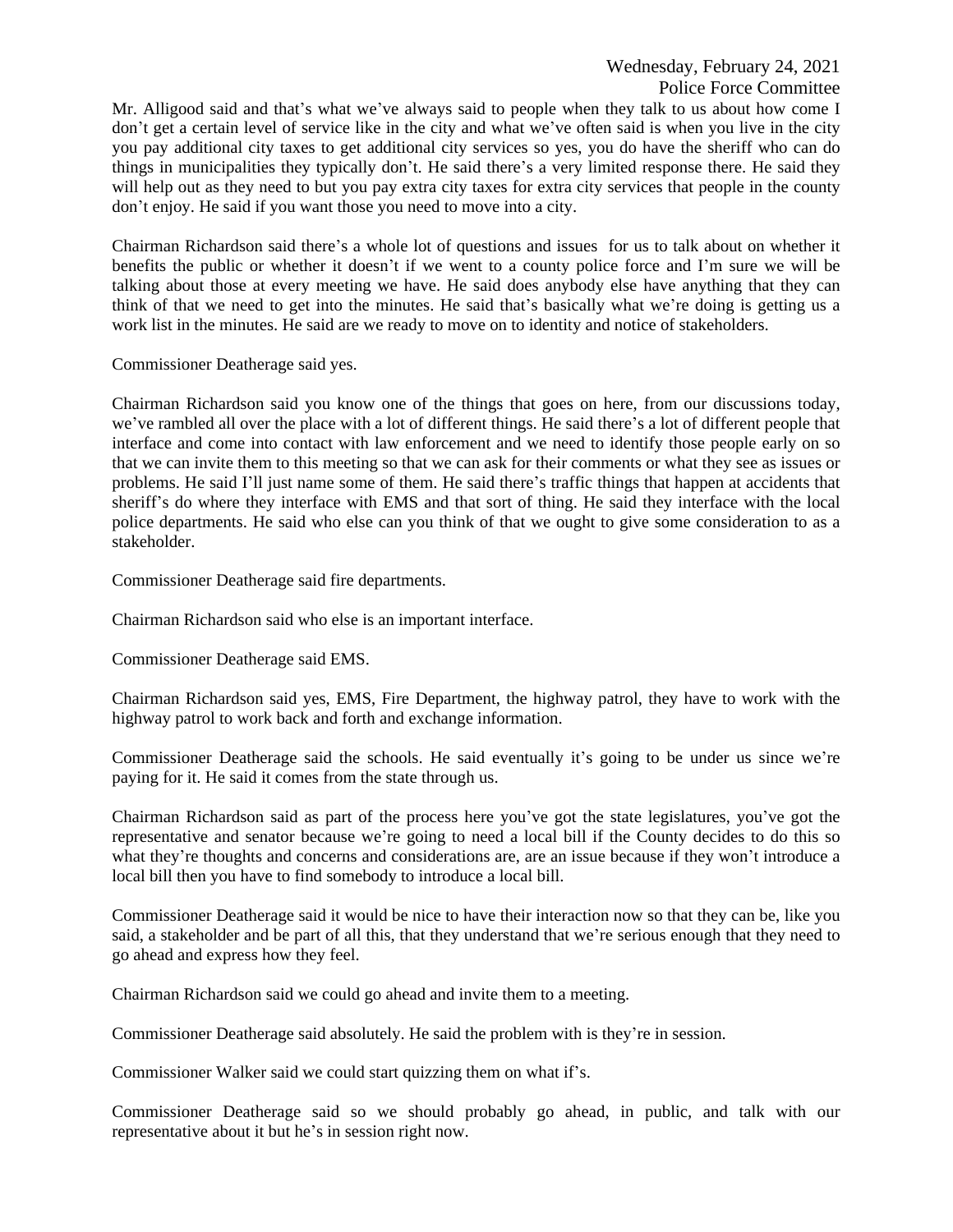Chairman Richardson said communication, the sheriff right now supervises communications. He said I wouldn't think that he would be doing that if we do this, make this change. He said I think that would go to the police chief if we make the change. He said our attorney, but I think we're a long way from involving our attorney. He said what do you all think because he would have to be involved in looking at some law and giving us some guidance and advice and I don't think we're close enough. He said we ought to say we want to do it before we get him involved I would think, what do you all think.

Commissioner Deatherage said absolutely and I think at some point we better be talking to our whole board before we talk to the attorney.

Chairman Richardson said yeah, I think you're right.

Commissioner Walker said that's definitely in the final stages.

Commissioner Deatherage said it might be before that.

Commissioner Walker said well yeah but it will be further down the road than we are now.

Commissioner Deatherage said I see us going to Gaston County and talking amongst ourselves, talking to our representative, getting him involved, knowing what all the ground rules are going to be in Raleigh because that's the harbinger right there. He said if you can't get Raleigh on our side it's not going to happen, none of this is going to happen.

Chairman Richardson said well, that's the next item on the list is a trip to Gaston County. He said when would we think about doing that.

Commissioner Deatherage said can it wait until April, is that possible.

Chairman Richardson said I don't have a problem waiting until April. He said when there's not ice and snow on the road, after that season, plus the Covid thing, hopefully there will be some day we're all going to be able to get together again.

Commissioner Walker said the president said this will all be over by April.

Commissioner Deatherage said Lord Fauci said no. He said Lord Fauci says a lot of things because he's following the science.

Chairman Richardson said if we made a trip to Gaston County, someone, I guess we would ask the manager to arrange the trip to interface with those people, set up something and of course we want to talk to two or three of their knowledgeable people who are involved in this. He said I could see where we would certainly want to talk to the police chief or his right hand man, if you will, and we may want to talk to someone in the DA's office or one of those groups that has to deal with law enforcement about what kind of problems they've had and anybody else that we can think of. He said f we're going in April we have plenty of time to think about who the right people are but I think the manager should go ahead and put out a feeler that we may want to come in April and just see what they say. He said they may say forget it, we're not talking to you.

Commissioner Walker said I'd like to see a commission meeting if we could swing that. He said you know, they're commission meeting to kind of watch what that looks like.

Mr. Alligood said so, just off the top of my head I would assume that group would be maybe the chairman of the board from the elected officials side, obviously the county manager, the police chief,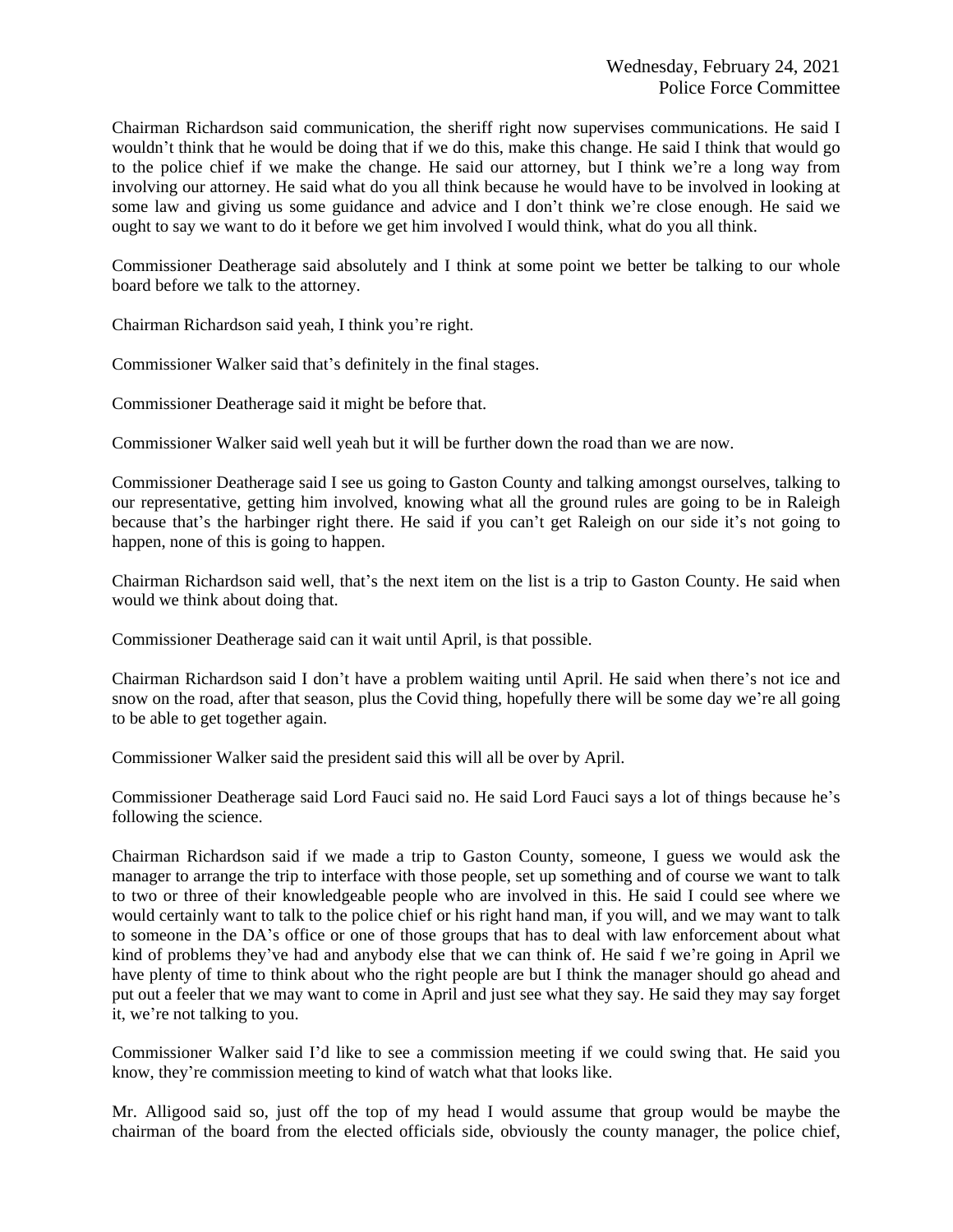probably the chair of their civil service board, that would give you the structure and then you could look outside, maybe the DA or maybe even because the Chief Resident Superior Court judge appoints , maybe we could get them.

Chairman Richardson said I think those are great ideas and we don't have to meet with all of those people at the same time, we could have separate meetings, whatever is convenient for them. He said I see at least an overnight trip in order to do it.

Mr. Alligood said it wouldn't be an issue as long as we, as long as you are able to do that before the end of the fiscal year. He said there's plenty of funding in the County Commissioners travel budget right now because of all the conferences that have been cancelled. He said so you wouldn't have to ask for anything additional.

Chairman Richardson said why don't we look at, what do you guys think, sometime after the  $15<sup>th</sup>$  of April.

Commissioner Deatherage said that would be good.

Chairman Richardson said now their commission, you guys wanted to see a Board of County Commissioners meeting.

Commissioner Walker said no, a commission, the police commission.

Commissioner Deatherage said you might find they have a lot of closed session stuff. He said I'm nubile, I have no understanding of how this thing works. He said I've got a feeling, just from governing all these years they're going to have a lot of closed session.

Commissioner Walker said that's a question to ask and if it is then that's off the table.

Commissioner Deatherage said it would be interesting. He said Mr. Manager, if we do go to a meeting how much of it is going to be closed session and we're just sitting there waiting for them to get out of closed session.

Mr. Alligood said based on a quick review of the video it looks like to me that the civil service board, they review disciplinary actions which would all be closed session and they make recommendations and review personnel policy so I don't know, I can certainly reach out and ask them about that, I don't have a general feel for how they run their meetings. He said it looks like they mostly deal with personnel issues which would be held in closed session.

Commissioner Deatherage said if they were dealing with policy that would be good to see.

Chairman Richardson said but you could schedule a meeting for them 30 minutes before their meeting starts just to meet with the whole board and get comments from them. He said that might be worthwhile depending on when they meet. He said they may only meet when they have to so we might not get a chance.

Mr. Alligood said I can certainly check on that for you.

Chairman Richardson said the next item on the agenda here is cost and organization. He said that really refers to way down the road after we decide on feasibility of this. He said probably something that we would bring to the Commissioners but I do think, as a preliminary, that we need to be able to answer the Commissioners in how many people do you think it's going to take to run this department and how much do you think it's going to cost and what are your additional expenses do you anticipate with this, if any.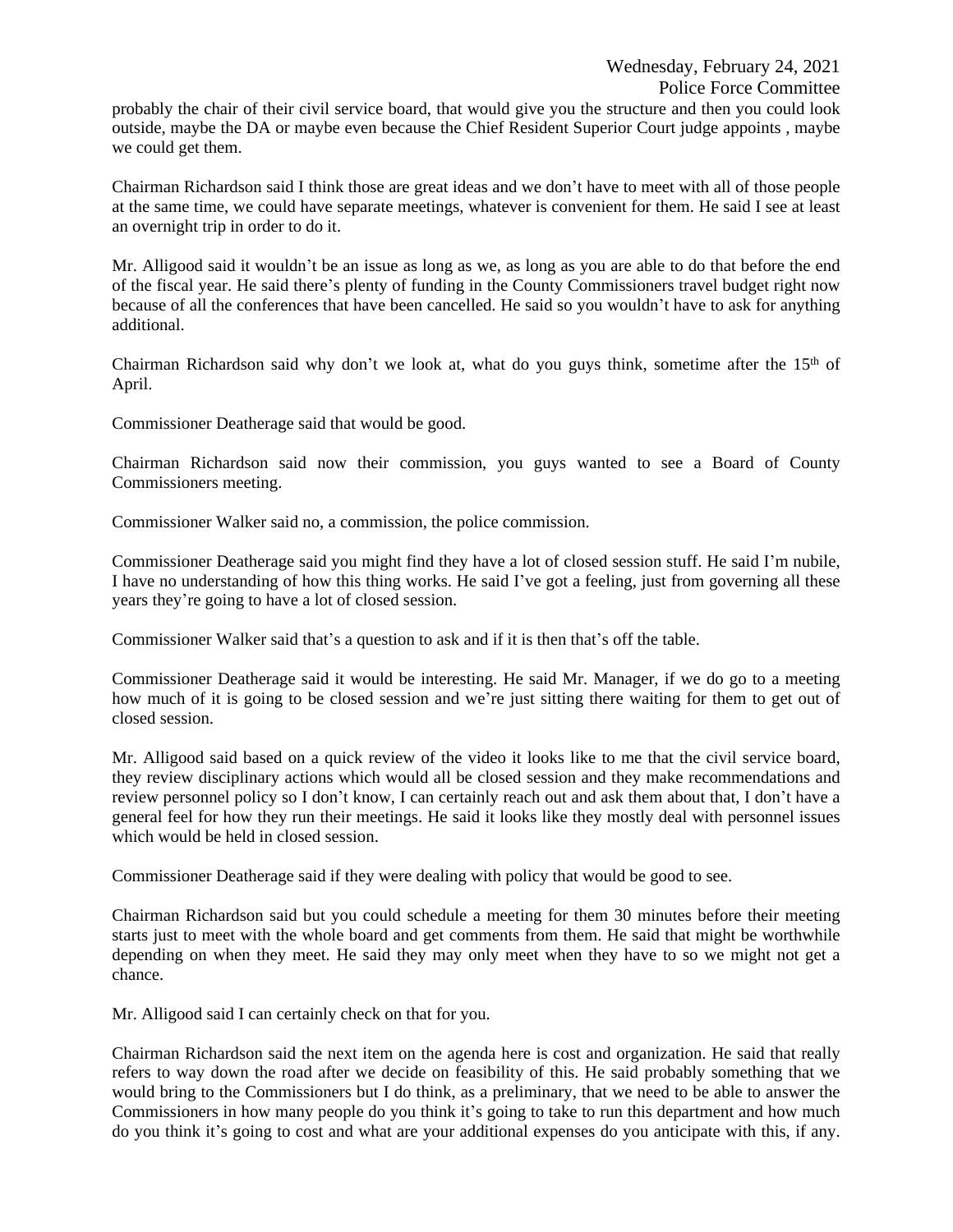Commissioner Deatherage said Gaston County is smaller though.

Chairman Richardson said no, they're 210,000 people.

Commissioner Deatherage said no, smaller in size.

Chairman Richardson said oh, area wise.

Commissioner Deatherage said yes.

Chairman Richardson said area wise, yes.

Mr. Alligood said their service area reads they provide law enforcement services to 80,000 citizens in the unincorporated areas in Gaston County and the incorporated areas of High Shoals. He said there's a service area of 275 square miles.

Chairman Richardson said okay, then I need to go back and look at my numbers.

Commissioner Deatherage said okay so they're operating outside the city limits. He said the sheriff works anywhere he wants to work.

Chairman Richardson said well, no. He said the sheriff can but we're talking about police law enforcement.

Commissioner Deatherage said so that would be different.

Mr. Alligood said my assumption is it would be different in that you currently don't have jurisdiction inside a city to begin with except for certain things they agree to like our animal control workers. He said even those county animal control workers, unless the city adopts your animal control ordinance you can only enforce their animal control ordinance so it would be similar to that.

Commissioner Deatherage said what about drugs.

Mr. Alligood said you would not, I mean you follow the case, but you would also have to have cooperation, I would assume from the city. He said there's professional cooperation that goes on when you're working a case, I think you're allowed to follow the case wherever it goes but there's obviously coordination with that.

Commissioner Deatherage said from me watching from Beaufort County Now precipice, the Sheriff does most of the drug busts in the county, by enlarge probably 90% of the drug busts. He said maybe more than that.

Mr. Alligood said I think they do and again, it's not that I could be a city resident, run across the city and at the city limit line the sheriff can't touch me, that's not how that works.

Commissioner Deatherage said they break down doors at the houses and they work the streets and the informants.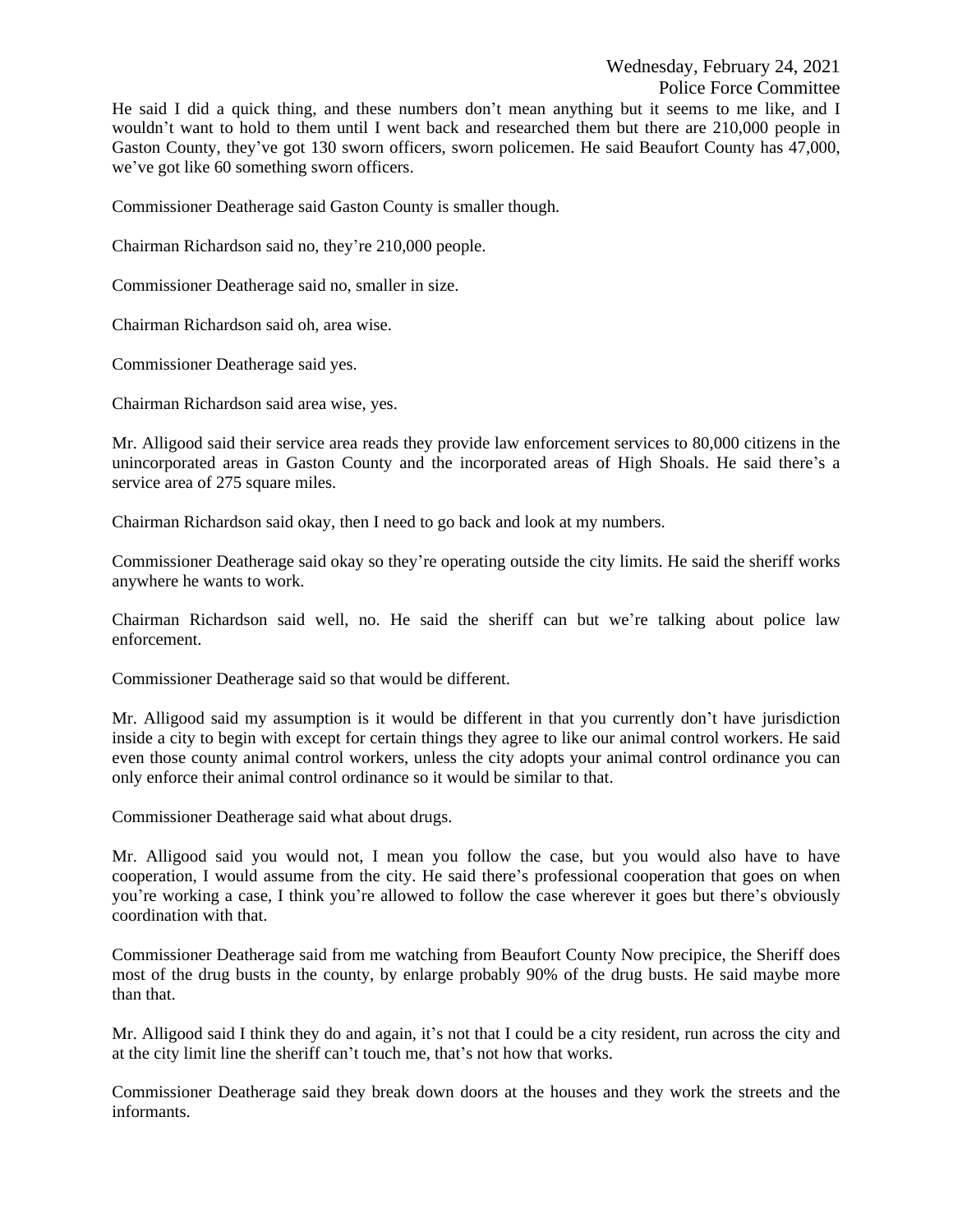Chairman Richardson said probably, and this is the reason for involving these people as stakeholders, you probably need some cooperating agreements with them.

Commissioner Deatherage said we don't want to lose the drug force.

Chairman Richardson said yeah, we don't want to lose that or mutual aid.

Commissioner Deatherage said I don't care about anything else except the drugs.

Chairman Richardson said well with drugs, I'm very concerned about the amount of drugs there are in society. He said we're being destroyed by drugs.

Commissioner Deatherage said I never want to see marijuana legalized in North Carolina. He said that's a whole other kettle of fish.

Chairman Richardson said if you're done with that lets move on to the next one, who do we need to help us. He said is there anybody we should invite to come make a presentation.

Commissioner Deatherage said you were speaking about the DA, is that on the table, maybe get him to speak with us. He said maybe we could meet at a time that is beneficial to him.

Chairman Richardson said probably because he makes cases move.

Commissioner Deatherage said we're going to have to have a coordination between our police chief and the DA if this thing works. He said they're going to have to work closely together. He said with investigators there's got to be an open door policy, big time.

Chairman Richardson said yeah, because the investigators, I see them all the time going back and forth between the investigators and the DA's office regularly.

Commissioner Deatherage said you've got to be able to put cases together.

Chairman Richardson said when do you think we should have the DA come and tell us how he sees this impacting his office.

Commissioner Deatherage said we could talk to the DA's office and see when is a good time for him.

Chairman Richardson said Mr. Manager, could you do that.

Mr. Alligood said I'd be happy to.

Commissioner Walker said I think the DA is the best thing because he's going to tell us what could go wrong or right for this and if he's for it because if he's not for it it's going to be harder to succeed.

Chairman Richardson said well this is somewhat of a political thing. He said I have an idea that he will come and be neutral but I think he would be very professional in saying this is what I think and what I don't think about it or here is where I see the problems. He said that's really what we want from him and how he does his work.

Commissioner Deatherage said Mr. Edwards is pretty good about working with elected officials.

Commissioner Walker said we could ask him if we need to move up the food chain and talk with a judge.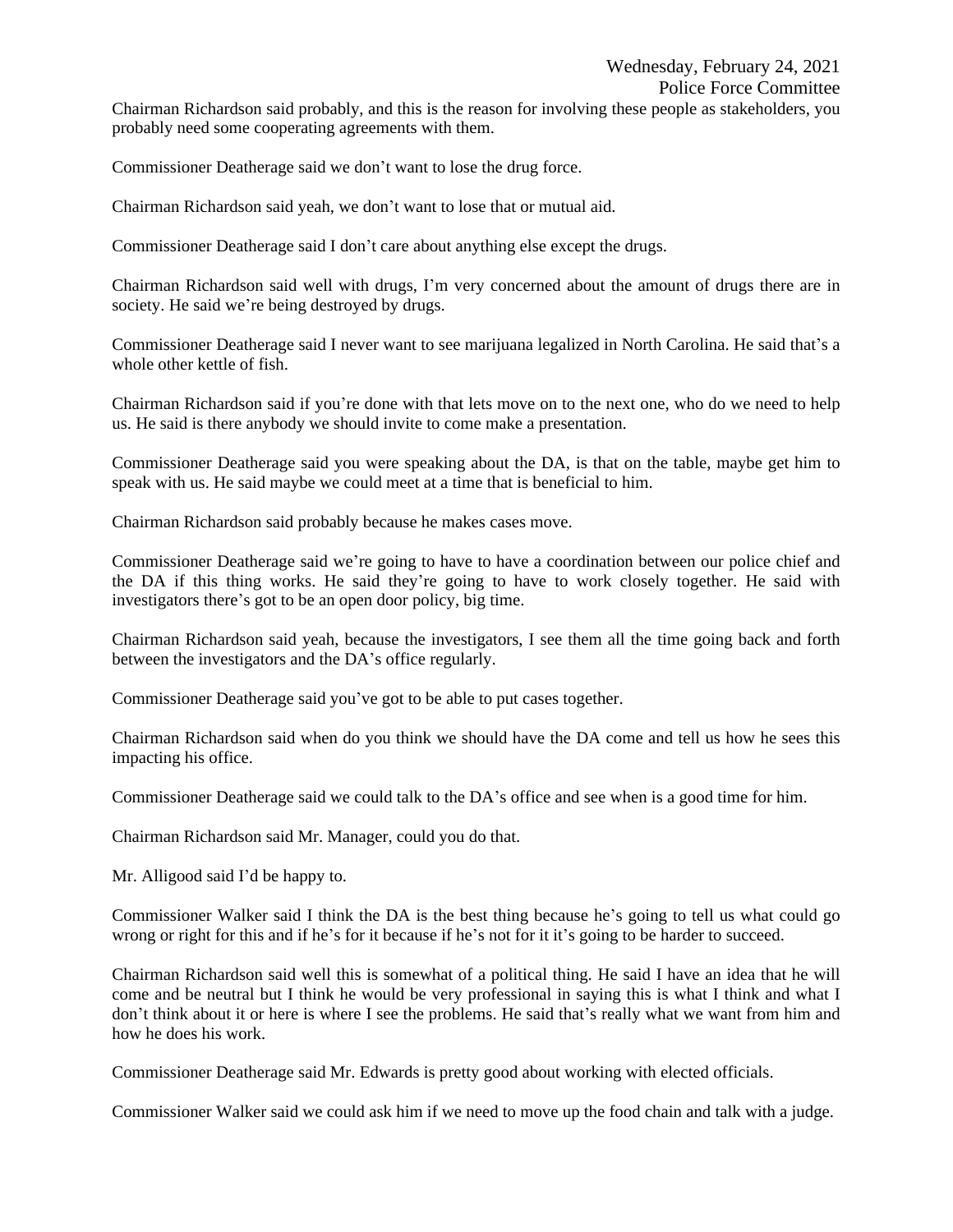Chairman Richardson said anybody else that we need to think about getting in here early on this.

Commissioner Walker said Representative Kidwell.

Chairman Richardson said yeah, or the senator, both of them for that matter. He said when does the legislature get out of session.

Commissioner Deatherage said it's a long session, it's going to be a while.

Chairman Richardson said lets just see when they could come. He said we could arrange our meetings to accommodate all these people.

Commissioner Deatherage said this is a long session. He said I guarantee you it's going to go on into July.

Commissioner Richardson said I think you're right or beyond that.

Commissioner Deatherage said they've got a lot of stuff to deal with and they better have a lot of stuff to deal with, in my mind right now, with the way the state has been going.

Commissioner Richardson said before we talk about the next meeting and ask for an adjournment does anybody have anything you want to say.

Mr. Alligood said you said you wanted me to reach out to the DA, did you also want me to reach out to the Chief Resident Judge.

Chairman Richardson said probably. He said I would think so.

Mr. Alligood said because based on this bill.

Chairman Richardson said yes, we don't want him to feel left out.

Mr. Alligood said I can see that it would be easier when you go to the general assembly you can say you've done this before; all we're doing is changing the name from Gaston County to Beaufort County. He said it gets a little more difficult when you try to start changing the legislation. He said this legislation is based on the appointments by the Chief Resident.

Chairman Richardson said and we've talked to both the DA and the Chief Resident and here's where they are with this particular situation.

Commissioner Deatherage said in my opinion we would benefit from there being some highly structured general statutes pertaining to just this in every county being on the same wavelength. He said if Gaston County is the way it begins and if we go along with Gaston and if we change anything the change should go for all counties.

Chairman Richardson said well Gaston County is the only one right now, it's a special bill so yeah, the pattern is out there.

Commissioner Deatherage said the pattern needs to evolve but it needs to evolve jointly. He said we should not try to create a different scenario to have to deal with statutorily. He said the statutes need to be clear and they need to be constitutional.

Chairman Richardson said the less thinking these boys do the better off we are.